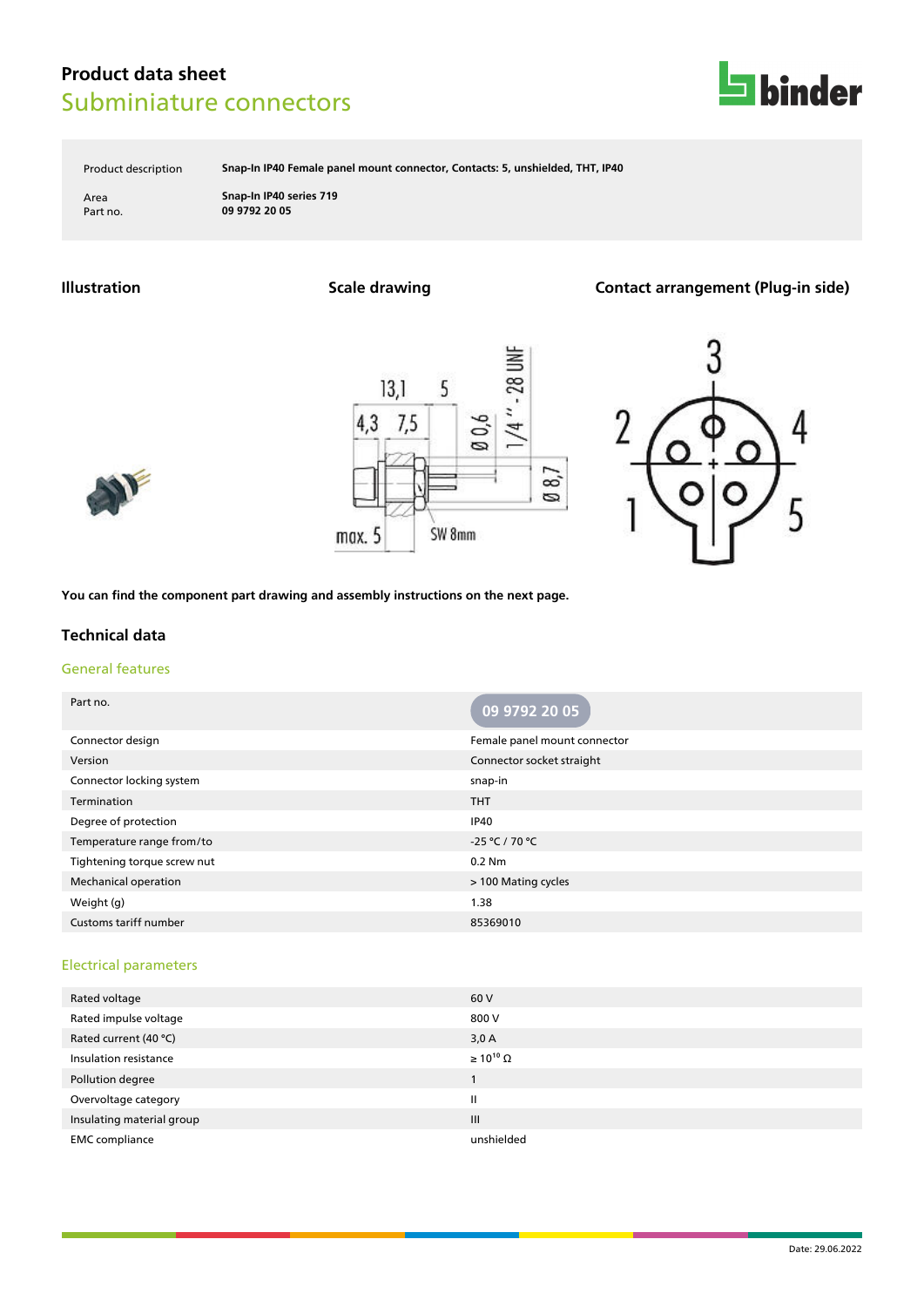

Product description **Snap-In IP40 Female panel mount connector, Contacts: 5, unshielded, THT, IP40**

Area **Snap-In IP40 series 719** Part no. **09 9792 20 05**

### Material

| Housing material      | PA                        |
|-----------------------|---------------------------|
| Contact body material | PA                        |
| Contact material      | CuSn (bronze)             |
| Contact plating       | Au (gold)                 |
| <b>REACH SVHC</b>     | CAS 7439-92-1 (Lead)      |
| SCIP number           | SCIP-number not available |

#### Classifications

| eCl@ss 11.1     | 27-44-01-09 |
|-----------------|-------------|
| <b>ETIM 7.0</b> | EC003569    |

# **Component part drawing**

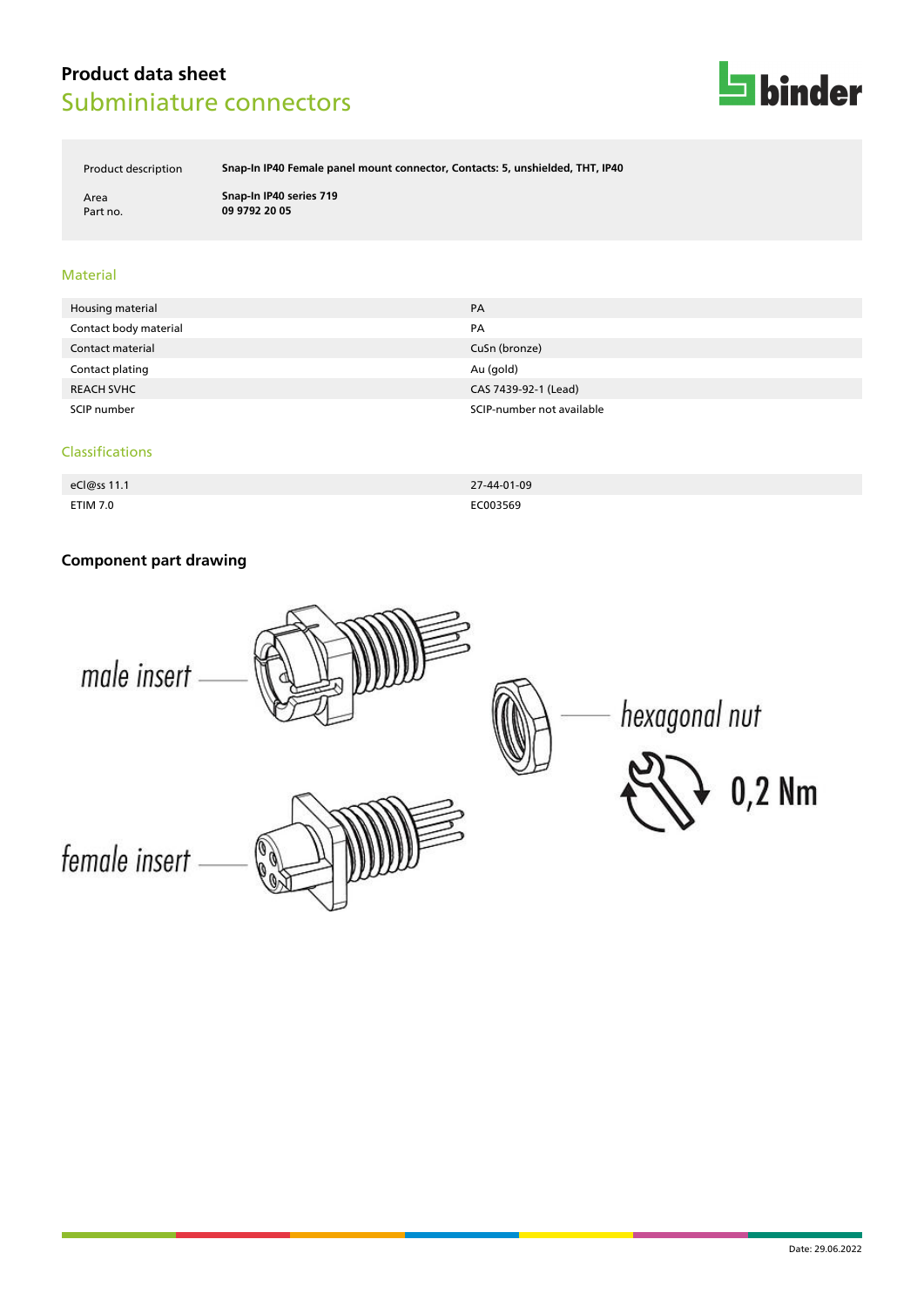

Product description **Snap-In IP40 Female panel mount connector, Contacts: 5, unshielded, THT, IP40**

Area **Snap-In IP40 series 719** Part no. **09 9792 20 05**

### **Assembly instructions / Panel cut-out**